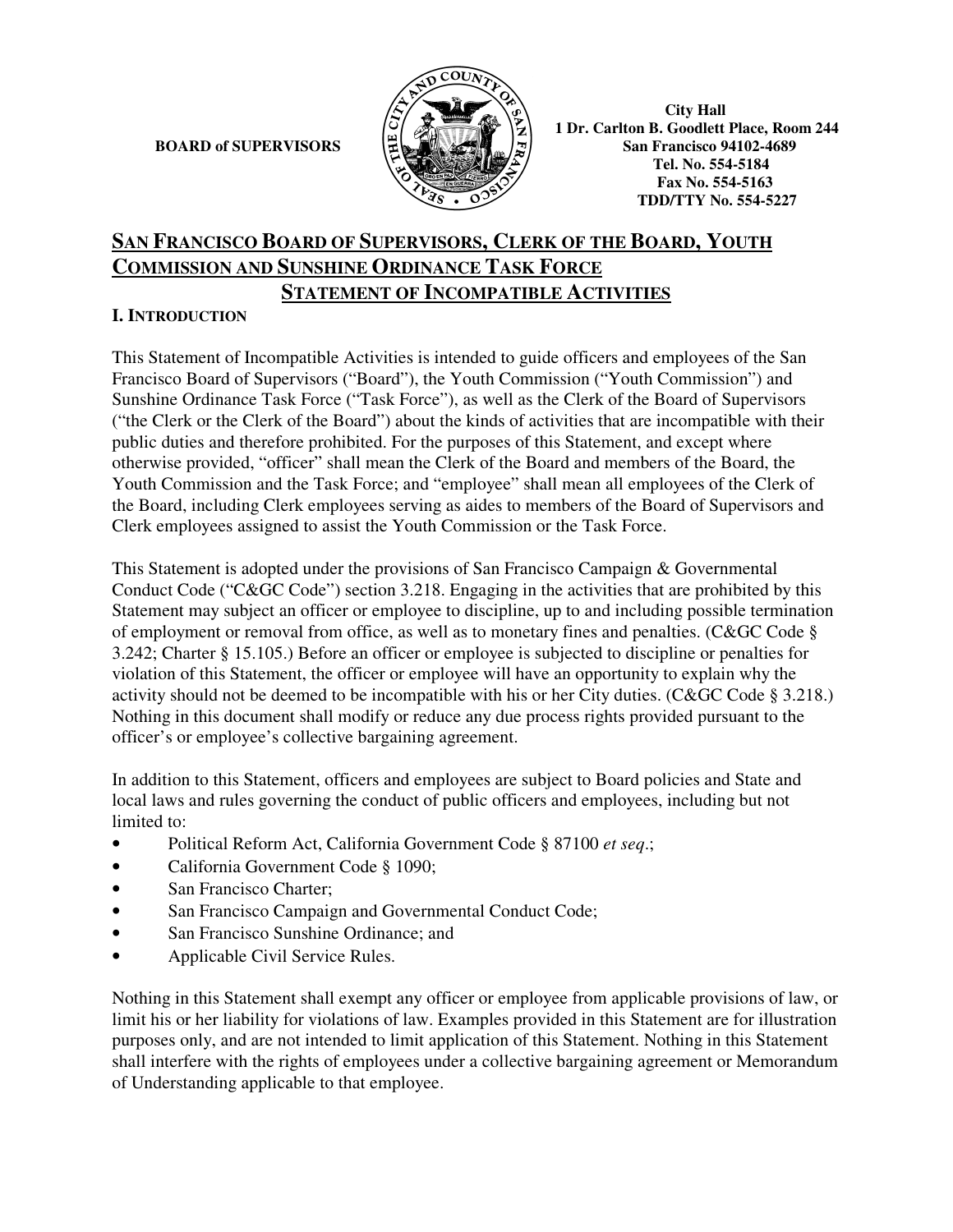

Nothing in this Statement shall be construed to prohibit or discourage any City officer or employee from bringing to the City's and/or public's attention matters of actual or perceived malfeasance or misappropriation in the conduct of City business, or from filing a complaint alleging that a City officer or employee has engaged in improper governmental activity by violating local campaign finance, lobbying, conflicts of interest or governmental ethics laws, regulations or rules; violating the California Penal Code by misusing City resources; creating a specified and substantial danger to public health or safety by failing to perform duties required by the officer or employee's City position; or abusing his or her City position to advance a private interest.

No amendment to any Statement of Incompatible Activities shall become operative until the City and County has satisfied the meet and confer requirements of State law and the collective bargaining agreement.

If an employee has questions about this Statement, the questions should be directed to the employee's supervisor or to the Clerk of the Board. Similarly, questions about other applicable laws governing the conduct of public employees should be directed to the employee's supervisor or the Clerk, although the supervisor or Clerk may determine that the question must be addressed to the Ethics Commission or City Attorney. Employees may also contact their unions for advice or information about their rights and responsibilities under these and other laws.

If the Clerk has questions about this Statement, the questions should be directed to the Ethics Commission or the City Attorney.

If any other officer has questions about this Statement, the questions should be directed to the officer's appointing authority, the Ethics Commission, or the City Attorney.

### **II. MISSION OF THE BOARD OF SUPERVISORS, THE CLERK OF THE BOARD OF SUPERVISORS, THE YOUTH COMMISSION, AND THE SUNSHINE ORDINANCE TASK FORCE**

*The Board of Supervisors is the legislative body for the City and County of San Francisco. The Board consists of eleven members elected by district. The mission of the Board is to respond to the needs of the people of the City and County of San Francisco, establish City policies, and adopt ordinances and resolutions, including oversight of the City's budget. (S.F. Charter, Article II.)* 

*The Clerk of the Board of Supervisors has charge of the office and records of the Board and its committees, and keeps a public record of Board proceedings and all ordinances and resolutions. The Clerk serves the Board by providing leadership and administrative support, implementing Board policies, and providing quality services to the people of the City and County of San Francisco. (S.F. Charter § 2.117.)* 

*The Youth Commission, which operates under the jurisdiction of the Board, advises the Board and Mayor on issues relating to children and youth. (S.F. Charter §§ 4.122 – 4.125.)*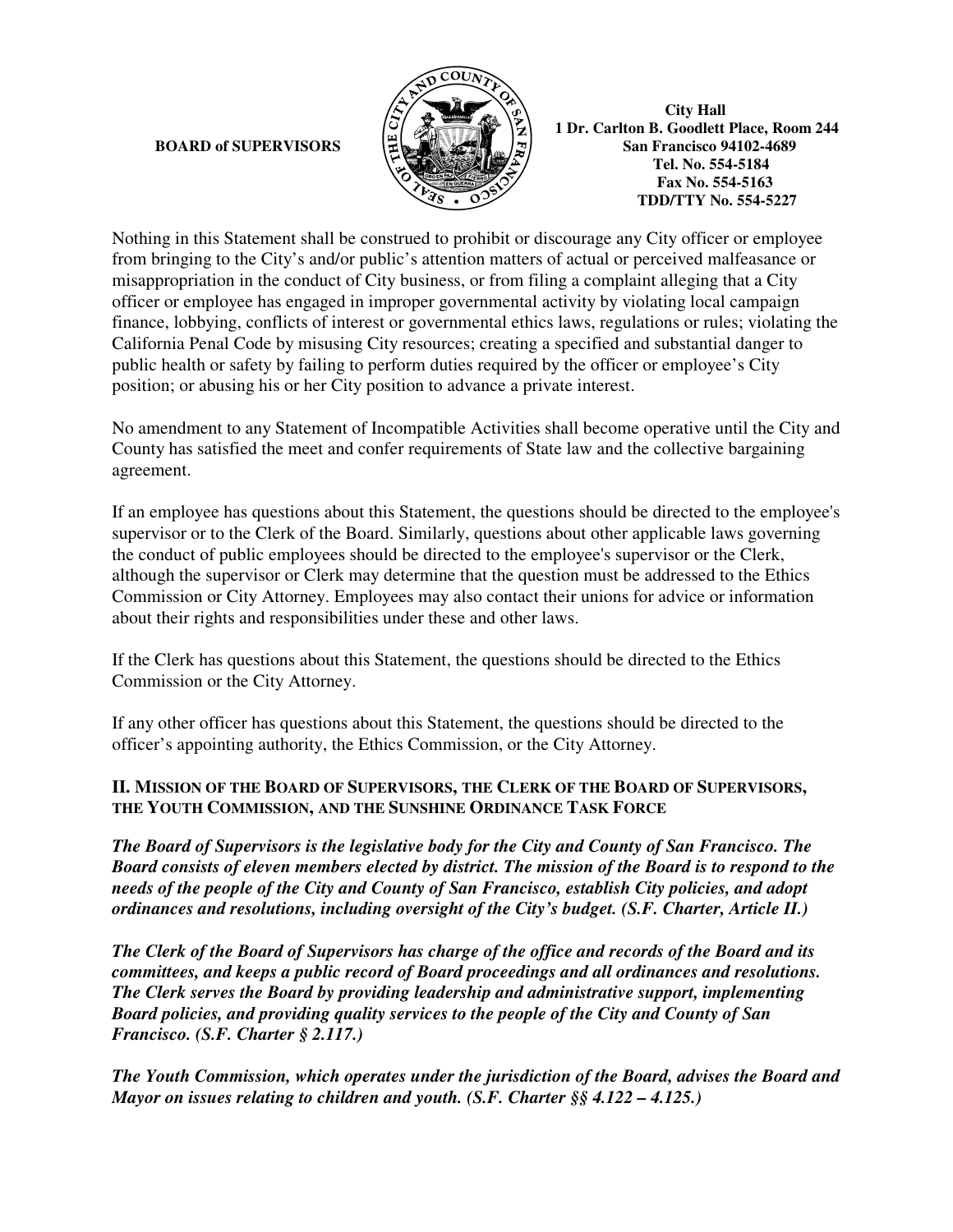

*The Sunshine Ordinance Task Force advises the Board and City Departments on issues relating to open meeting laws and public records laws, including San Francisco's Sunshine Ordinance and California's Public Records Act and Brown Act. (S.F. Administrative Code Chapter 67.)* 

### **III. RESTRICTIONS ON INCOMPATIBLE ACTIVITIES**

This section prohibits outside activities, including self-employment, that are incompatible with the missions of the Board of Supervisors and the Clerk of the Board of Supervisors, the Youth Commission and Sunshine Ordinance Task Force. Under subsection C, an officer or employee may seek an advance written determination whether a proposed outside activity is incompatible and therefore prohibited by this Statement. Outside activities other than those expressly identified here may be determined to be incompatible and therefore prohibited. For an advance written determination request from an employee, if the Clerk of the Board delegates the decision-making to a designee and if the designee determines that the proposed activity is incompatible under this Statement, the employee may appeal that determination to the Clerk of the Board.

### **A. RESTRICTIONS THAT APPLY TO OFFICERS AND EMPLOYEES 1. ACTIVITIES THAT CONFLICT WITH OFFICIAL DUTIES**

No officer or employee may engage in an outside activity (regardless of whether the activity is compensated) that conflicts with his or her City duties. An outside activity conflicts with City duties when the ability of the officer or employee to perform the duties of his or her City position is materially impaired. Outside activities that materially impair the ability of an officer or employee to perform his or her City duties include, but are not limited to, activities that disqualify the officer or employee from City assignments or responsibilities on a regular basis. Unless (a) otherwise noted in this section or (b) an advance written determination under subsection C concludes that such activities are not incompatible, the following activities are expressly prohibited by this section.

*No employee or officer may be a registered lobbyist (as defined in the San Francisco Campaign and Governmental Conduct Code), or provide services in exchange for compensation from such a registered lobbyist.*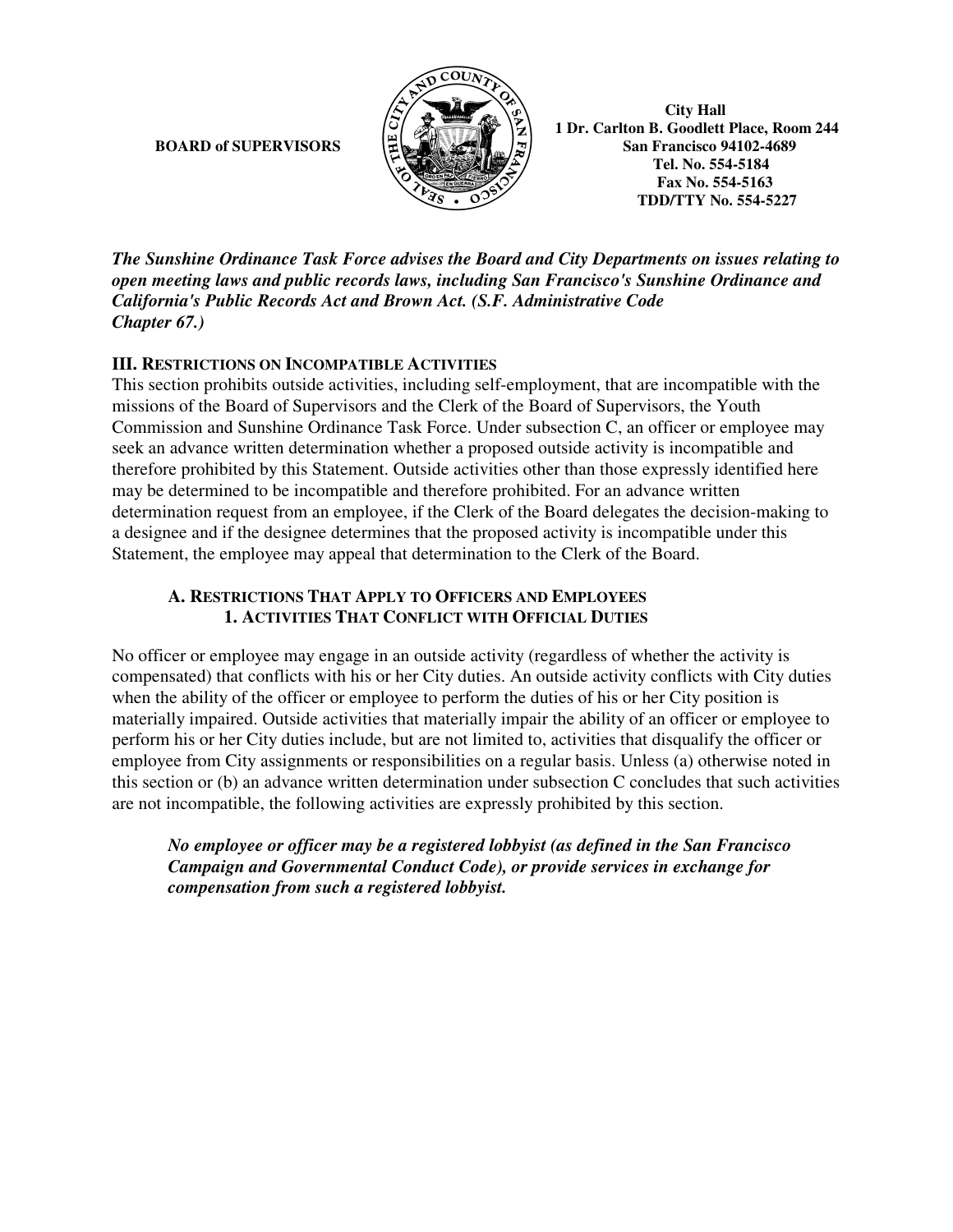

### **2. ACTIVITIES WITH EXCESSIVE TIME DEMANDS**

Neither the Clerk nor any employee may engage in outside activity (regardless of whether the activity is compensated) that would cause the Clerk or employee to be absent from his or her assignments on a regular basis, or otherwise require a time commitment that is demonstrated to interfere with the Clerk's or employee's performance of his or her City duties.

*Example*. An employee who works at the Board, Clerk of the Board, Youth Commission, or Task Force's front desk answering questions from the public wants to take time off every Tuesday and Thursday from 2:00 to 5:00 to coach soccer. Because the employee's duties require the employee to be at the Board's front desk during regular business hours, and because this outside activity would require the employee to be absent from the office during regular business hours on a regular basis, the Clerk or his/her designee may, pursuant to subsection C, determine that the employee may not engage in this activity.

### **3. ACTIVITIES THAT ARE SUBJECT TO REVIEW BY THE BOARD, THE CLERK OF THE BOARD, THE YOUTH COMMISSION OR THE TASK FORCE**

Unless (a) otherwise noted in this section or (b) an advance written determination under subsection C concludes that such activities are not incompatible, no officer or employee may engage in an outside activity (regardless of whether the activity is compensated) that is subject to the control, inspection, review, audit or enforcement of the Board, Clerk of the Board, Youth Commission or Task Force. In addition to any activity permitted pursuant to subsection C, nothing in this subsection prohibits the following activities: appearing before the Board, the Clerk of the Board, Youth Commission, or Task Force on behalf of oneself; filing or otherwise pursuing claims against the City on one's own behalf; running for City elective office; or making a public records disclosure request pursuant to the Sunshine Ordinance or Public Records Act. Unless (a) otherwise noted in this section or (b) an advance written determination under subsection C concludes that such activities are not incompatible, the following activities are expressly prohibited by this section.

Assistance in Responding to City Bids, RFQs and RFPs. No officer or employee may knowingly provide selective assistance (i.e., assistance that is not generally available to all competitors) to individuals or entities in a manner that confers a competitive advantage on a bidder or proposer who is competing for a City contract. Nothing in this Statement prohibits an officer or employee from providing general information about a bid for a City contract, a Board Request for Qualifications or Request for Proposals or corresponding application process that is available to any member of the public. Nothing in this Statement prohibits an officer or employee from speaking to or meeting with individual applicants regarding the individual's application, provided that such assistance is provided on an impartial basis to all applicants who request it.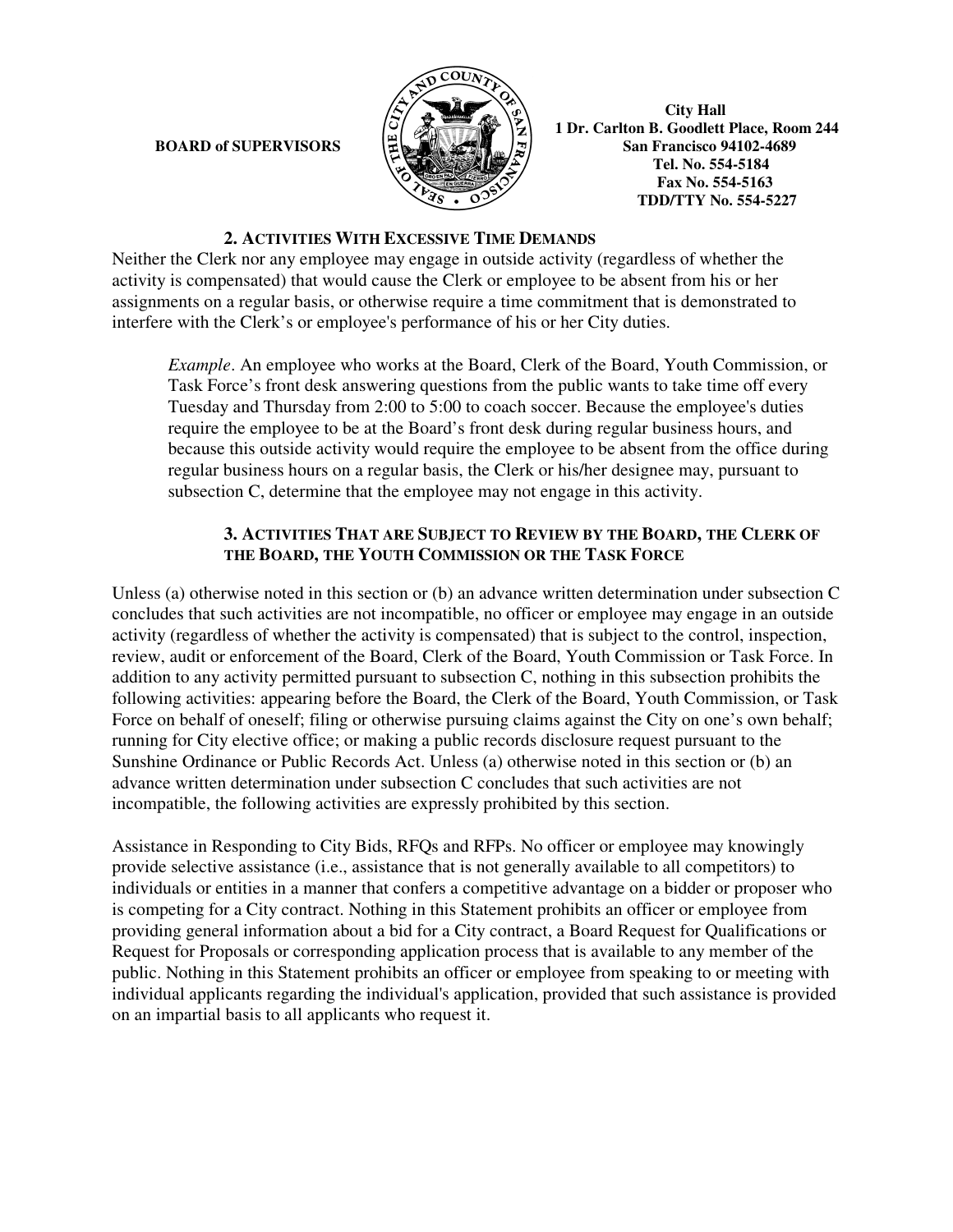

### **B. RESTRICTIONS THAT APPLY TO OFFICERS OR EMPLOYEES IN SPECIFIED POSITIONS**

In addition to the restrictions that apply to all officers and employees of the Board, Clerk, Commission, or Task Force, unless (a) otherwise noted in this section or (b) an advance written determination under subsection C concludes that such activities are not incompatible, the following activities are expressly prohibited by this for individual officers and employees holding specific positions.

### *1. MEMBERS OF THE SUNSHINE ORDINANCE TASK FORCE AND CLERK EMPLOYEES ASSISTING THE TASK FORCE*

*Unless otherwise expressly permitted by state or local law and regulation, no officer or employee may assist, advise or represent other persons or entities concerning Sunshine Ordinance complaints or concerning matters that may appear before the Task Force, regardless of whether the activity is compensated. Nothing in this section prohibits an officer or employee from providing factual information or, as part of the officer's or employee's duties, information about City laws, rules and procedures if that information is available to all members of the public.* 

### **C. ADVANCE WRITTEN DETERMINATION**

As set forth below, an employee of the Clerk who is an aide to a member of the Board of Supervisors, all other employees of the Clerk, the Clerk, or a member of the Board of Supervisors may seek an advance written determination whether a proposed outside activity conflicts with the mission of the Board, Clerk of the Board, Youth Commission, or Task Force, imposes excessive time demands, is subject to review by the Board, Clerk of the Board, Youth Commission or Task Force, or is otherwise incompatible and therefore prohibited by section III of this Statement. For the purposes of this section, an employee or other person seeking an advance written determination shall be called "the requestor"; the individual or entity that provides an advance written determination shall be called "the decision-maker."

### **1. PURPOSE**

This subsection permits an officer or employee to seek an advance written determination regarding his or her obligations under subsections A or B of this section. A written determination by the decision-maker that an activity is not incompatible under subsection A or B provides the requestor immunity from any subsequent enforcement action for a violation of this Statement if the material facts are as presented in the requestor's written submission. A written determination cannot exempt the requestor from any applicable law.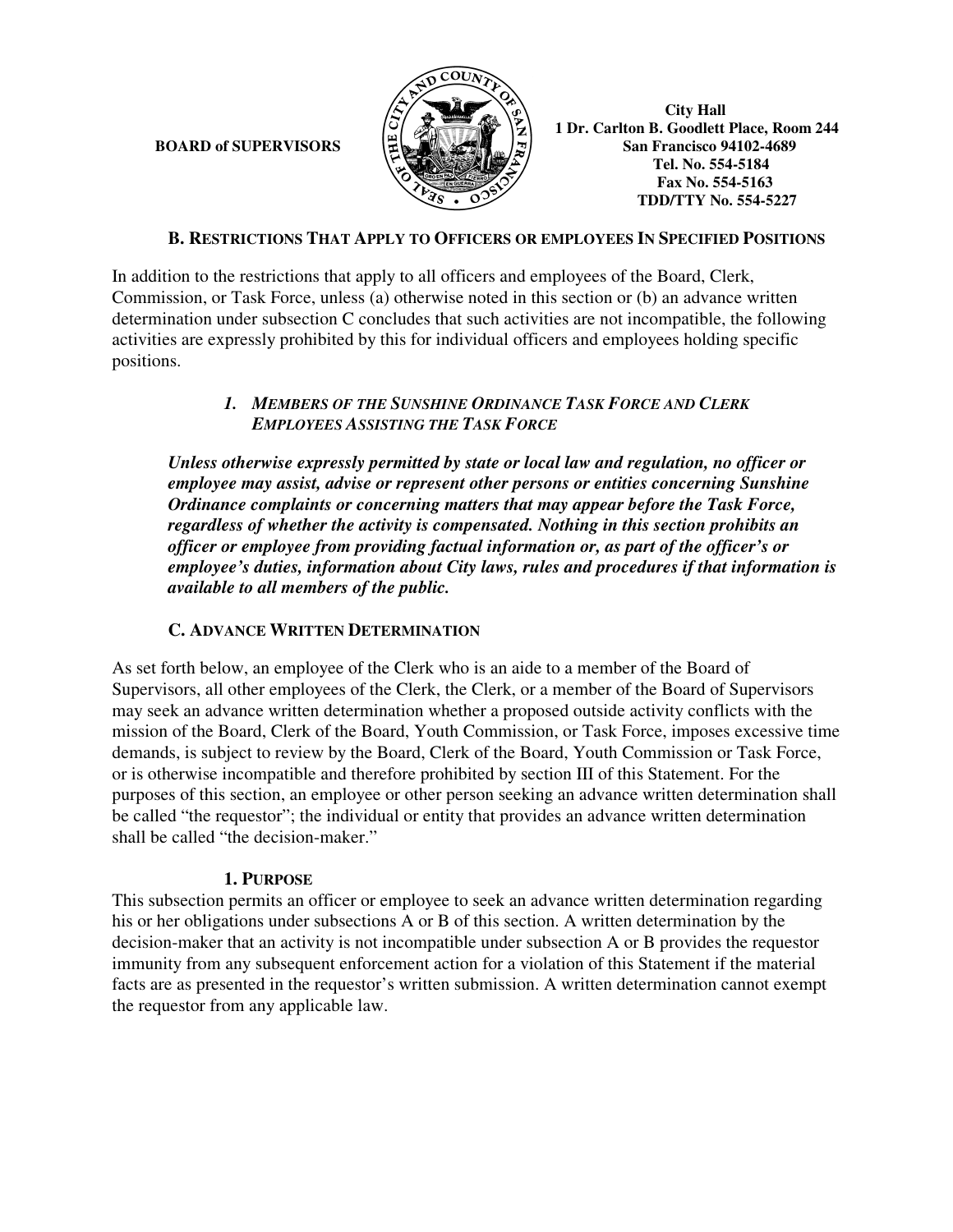

If an individual has not requested an advance written determination under subsection C as to whether an activity is incompatible with this Statement, and the individual engages in that activity, the individual will not be immune from any subsequent enforcement action brought pursuant to this **Statement** 

Similarly, if an individual has requested an advance written determination under subsection C as to whether an activity is incompatible with this Statement, and the individual engages in that activity, the individual will not be immune from any subsequent enforcement action brought pursuant to this Statement if:

- (a) the requestor is an *employee* who has not received a determination under subsection C from the decision-maker, and 20 working days have not yet elapsed since the request was made; or
- (b) the requestor is an *officer* who has not received a determination under subsection C from the decision-maker; or
- (c) the requestor has received a determination under subsection C that an activity is incompatible.

In addition to the advance written determination process set forth below, the San Francisco Charter also permits any person to seek a written opinion from the Ethics Commission with respect to that person's duties under provisions of the Charter or any City ordinance relating to conflicts of interest and governmental ethics. Any person who acts in good faith on an opinion issued by the Commission and concurred in by the City Attorney and District Attorney is immune from criminal or civil penalties for so acting, provided that the material facts are as stated in the opinion request. Nothing in this subsection precludes a person from requesting a written opinion from the Ethics Commission regarding that person's duties under this Statement.

### **2. THE DECISION-MAKER**

Decision-maker for request by an employee of the Clerk of the Board who is an aide to a member of the Board of Supervisors: An employee who is an aide to a member of the Board of Supervisors may seek an advance written determination from the Supervisor for whom he or she is an aide. The Supervisor or his or her designee will be deemed the decision-maker for the aide's request.

Decision-maker for request by an employee of the Clerk of the Board: An employee of the Clerk of the Board may seek an advance written determination from the Clerk or his or her designee. The Clerk or his or her designee will be deemed the decision-maker for the employee's request.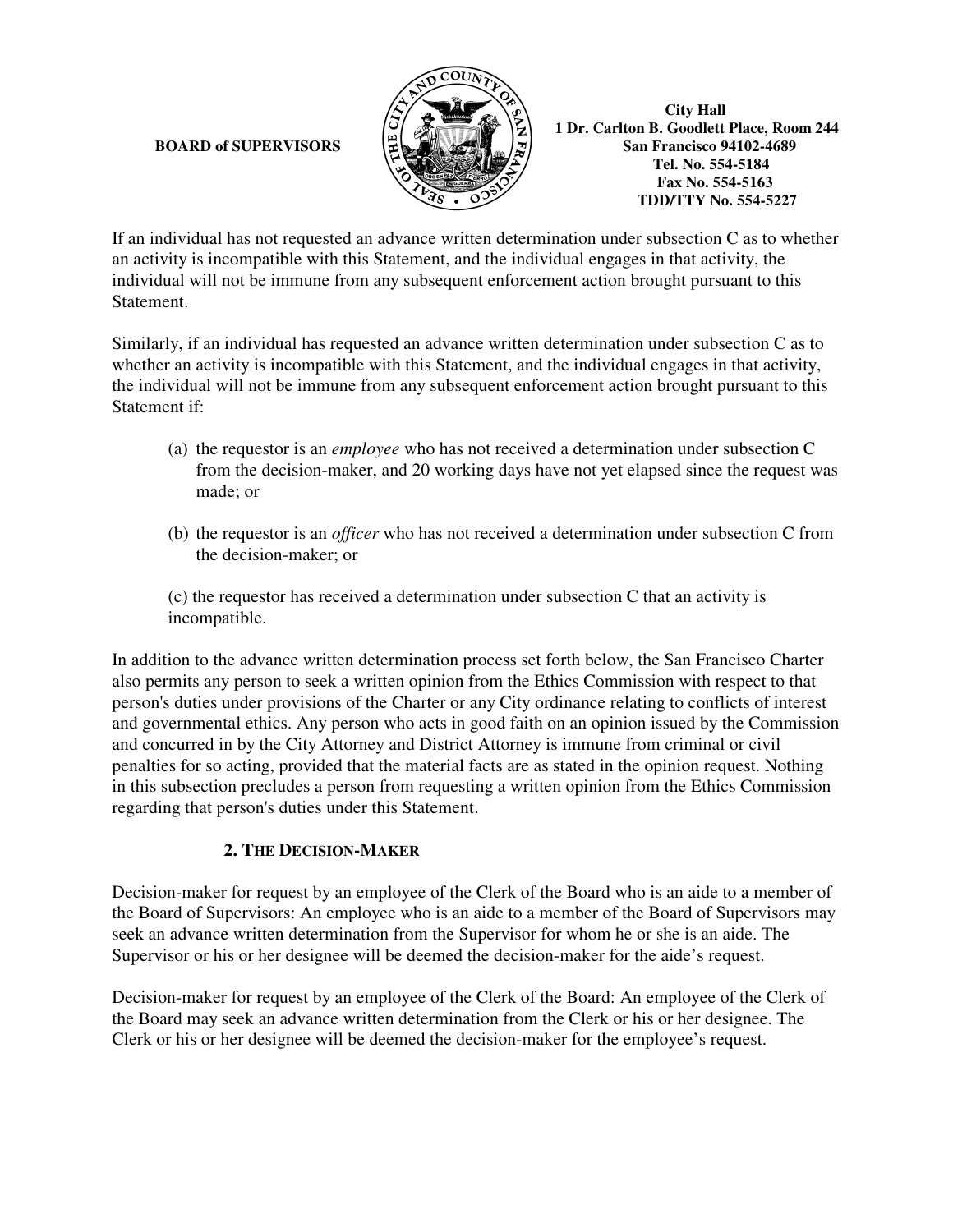

Decision-maker for request by the Clerk: The Clerk may seek an advance written determination from the President of the Board of Supervisors. The President of the Board of Supervisors will be deemed the decision-maker for the Clerk's request.

Decision-maker for request by a member of the Youth Commission: A member of the Youth Commission may seek an advance written determination from his or her appointing authority. The appointing authority will be deemed the decision-maker for the member's request.

Decision-maker for request by a member of the Sunshine Ordinance Task Force: A member of the Task Force may seek an advance written determination from the Clerk of the Board or the Ethics Commission. The Clerk of the Board or Ethics Commission will be deemed the decision-maker for the member's request.

Decision-maker for request by a member of the Board of Supervisors: A member of the Board of Supervisors may seek an advance written determination from the Ethics Commission. The Ethics Commission will be deemed the decision-maker for the elected official's request.

### **2. THE PROCESS**

The requestor must provide, in writing, a description of the proposed activity and an explanation of why the activity is not incompatible under this Statement. The written material must describe the proposed activity in sufficient detail for the decision-maker to make a fully informed determination whether it is incompatible under this Statement.

When making a determination under this subsection, the decision-maker may consider any relevant factors including, but not limited to, the impact on the requestor's ability to perform his or her job, the impact upon the Board, Clerk of the Board, Youth Commission, or Task Force as a whole, compliance with applicable laws and rules and the spirit and intent of this Statement. The decisionmaker shall consider all relevant written materials submitted by the requestor. The decision-maker shall also consider whether the written material provided by the requestor is sufficiently specific and detailed to enable the decision-maker to make a fully informed determination. The decision-maker may request additional information from the requestor if the decision-maker deems such information necessary. For an advance written determination request from an employee, if the Clerk delegates the decision-making to a designee and if the designee determines that the proposed activity is incompatible under this Statement, the employee may appeal that determination to the Clerk.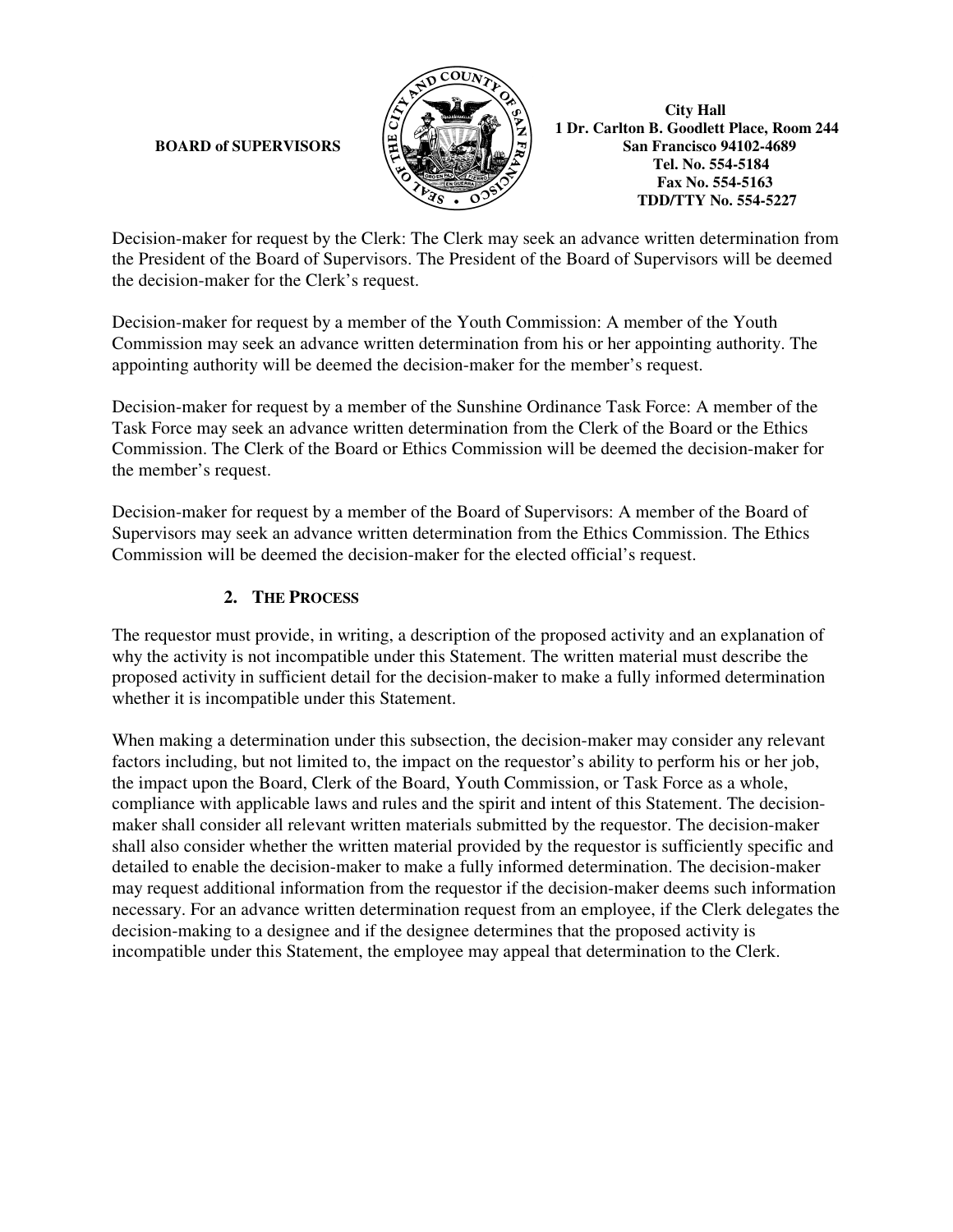

The decision-maker shall respond to the request by providing a written determination to the requestor by mail, email, personal delivery, or other reliable means. For a request by an employee, the decision-maker shall provide the determination within a reasonable period of time depending on the circumstances and the complexity of the request, but not later than 20 working days from the date of the request. If the decision-maker does not provide a written determination to the employee within 20 working days from the date of the employee's request, the proposed activity will be determined not to violate this Statement.

The decision-maker may revoke the determination at any time based on changed facts or circumstances or other good cause, by providing advance written notice to the requestor. The written notice shall specify the changed facts or circumstances or other good cause that warrants revocation of the advance written determination.

### **4. DETERMINATIONS ARE PUBLIC RECORDS**

To assure that these rules are enforced equally, requests for advance written determinations and written determinations, including approvals and denials, are public records to the extent permitted by law.

### **IV. RESTRICTIONS ON USE OF CITY RESOURCES, CITY WORK-PRODUCT AND PRESTIGE**

### **A. USE OF CITY RESOURCES**

No officer or employee may use City resources, including, without limitation, facilities, telephone, computer, copier, fax machine, e-mail, internet access, stationery and supplies, for any non-City purpose, including any political activity or personal purpose. No officer or employee may allow any other person to use City resources, including, without limitation, facilities, telephone, computer, copier, fax machine, e-mail, internet access, stationery and supplies, for any non-City purpose, including any political activity or personal purpose. Notwithstanding these general prohibitions, any incidental and minimal use of City resources does not constitute a violation of this section. Nothing in this subsection shall be interpreted or applied to interfere with, restrict or supersede any rights or entitlements of employees, recognized employee organizations, or their members under state law or regulation or pursuant to provisions of a collective bargaining agreement to use City facilities, equipment or resources, as defined herein.

*Example*. An officer or employee may use the telephone to make occasional calls to arrange medical appointments or speak with a child care provider, because this is an incidental and minimal use of City resources for a personal purpose.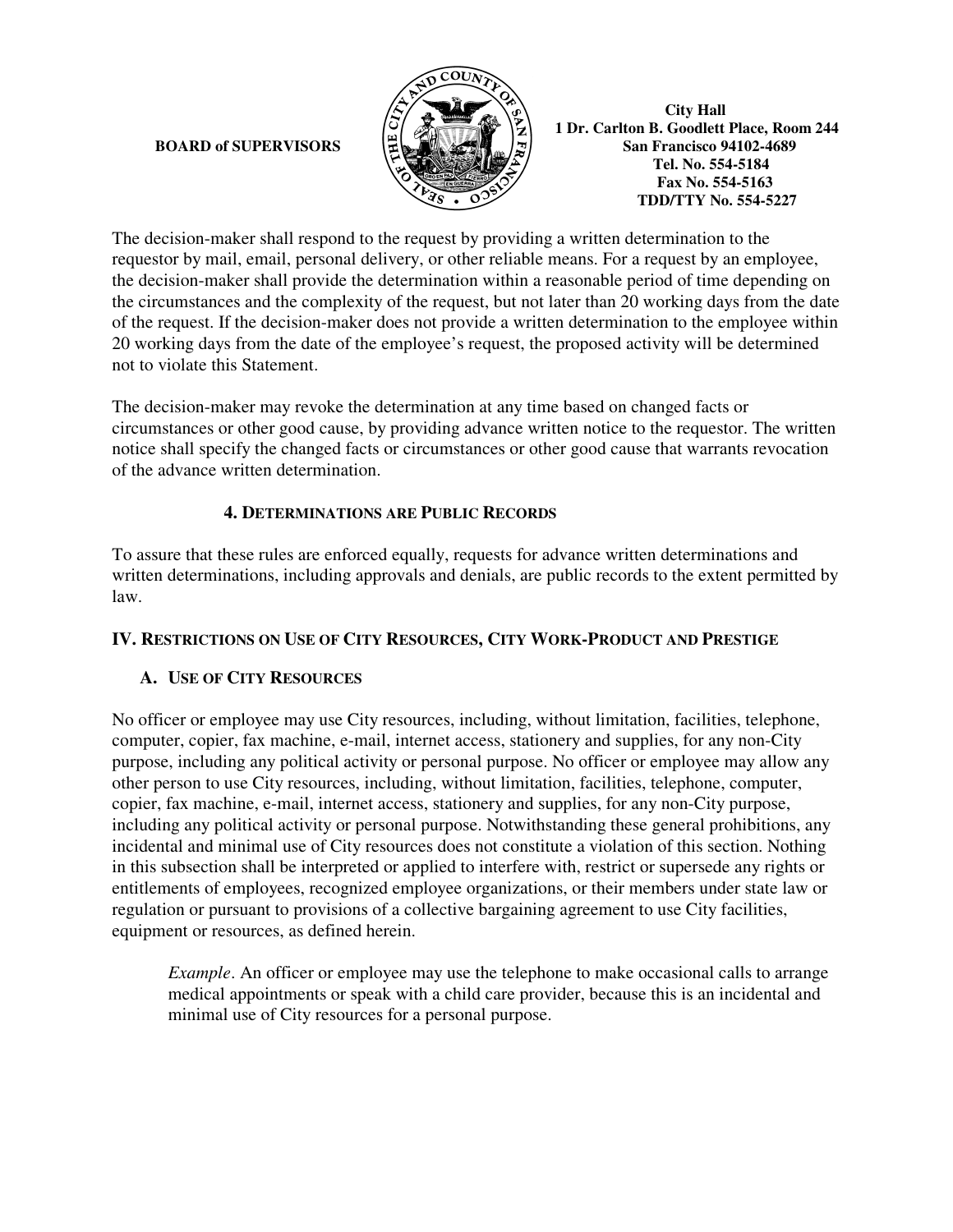

Nothing in this Statement shall exempt any officer or employee from complying with more restrictive policies of the Board, Clerk of the Board, Youth Commission, or Task Force regarding use of City resources, including, without limitation, the Board, Clerk of the Board, Youth Commission or Task Force's e-mail policy.

### **B. USE OF CITY WORK-PRODUCT**

No officer or employee may, in exchange for anything of value and without appropriate authorization, sell, publish or otherwise use any non-public materials that were prepared on City time or while using City facilities, property (including without limitation, intellectual property), equipment and/or materials. For the purpose of this prohibition, appropriate authorization includes authorization granted by law, including the Sunshine Ordinance, California Public Records Act, the Ralph M. Brown Act as well as whistleblower and improper government activities provisions, or by a supervisor of the officer or employee, including but not limited to the officer or employee's appointing authority. Nothing in this subsection shall be interpreted or applied to interfere with, restrict or supersede any rights or entitlements of employees, recognized employee organizations, or their members under state law or regulation or pursuant to provisions of a collective bargaining agreement to use public materials for collective bargaining agreement negotiations.

### **C. USE OF PRESTIGE OF THE OFFICE**

No officer or employee may use his or her City title or designation in any communication for any private gain or advantage. The following activities are expressly prohibited by this section.

### **1. USING CITY BUSINESS CARDS**  2.

No officer or employee may use his or her City business cards for any purpose that may lead the recipient of the card to think that the officer or employee is acting in an official capacity when the officer or employee is not.

*Example.* An employee's friend is having a dispute with his new neighbor who is constructing a fence that the friend believes encroaches on his property. The friend invites the employee over to view the disputed fence. When the neighbor introduces herself, the employee should not hand the neighbor her business card while suggesting that she could help resolve the dispute. Use of a City business card under these circumstances might lead a member of the public to believe that the employee was acting in an official capacity.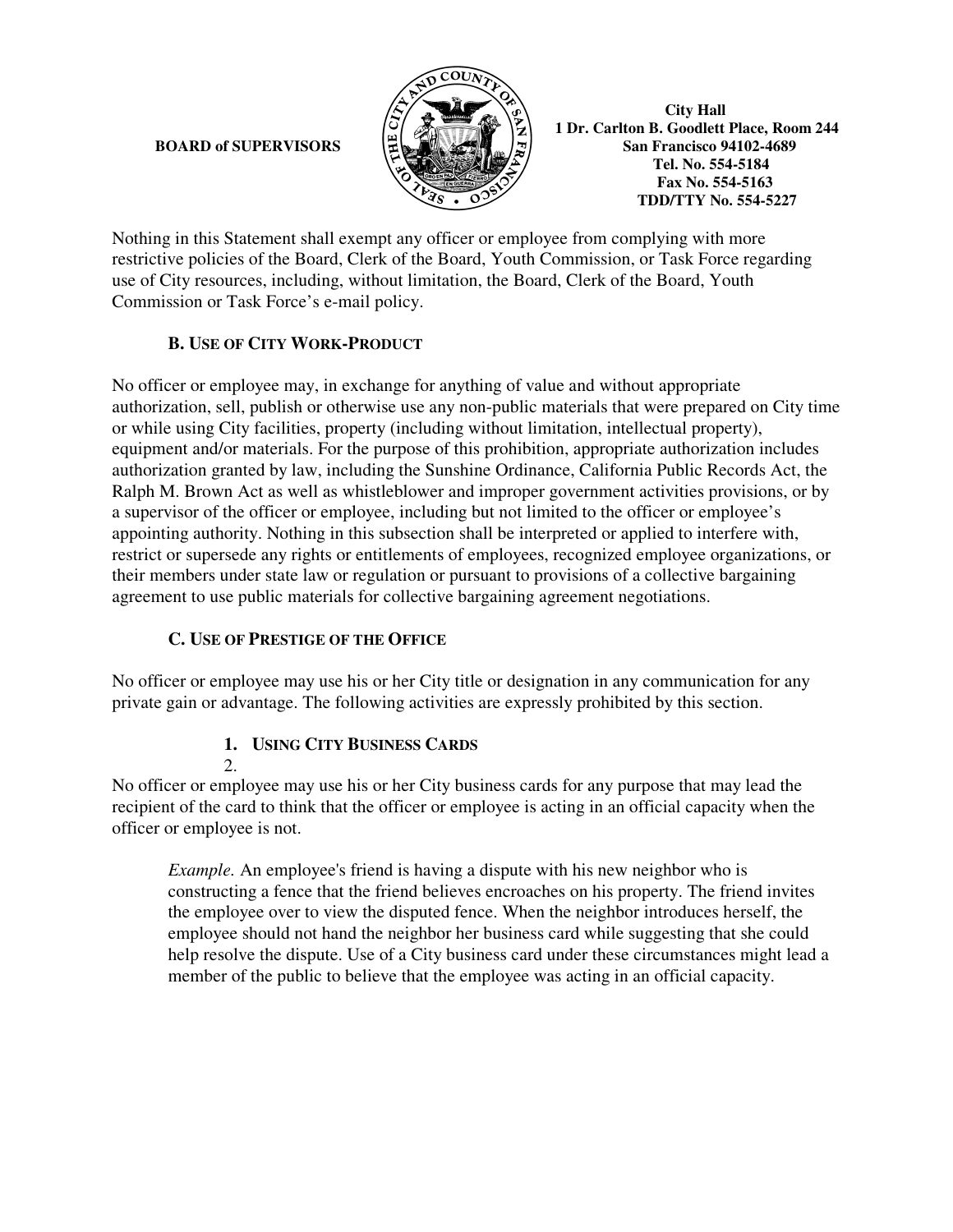

 **1 Dr. Carlton B. Goodlett Place, Room 244 BOARD of SUPERVISORS**  $\left|\frac{m}{2}\right| \leq \left|\frac{m}{2}\right|$  San Francisco 94102-4689  **Tel. No. 554-5184 Fax No. 554-5163 TDD/TTY No. 554-5227** 

*Example.* An employee is at a party and runs into an old friend who has just moved to town. The friend suggests meeting for dinner and asks how to get in touch with the employee to set up a meeting time. The employee hands the friend the employee's business card and says that he can be reached at the number on the card. Use of a City business card under these circumstances would not lead a member of the public to believe that the employee was acting in an official capacity. Nor would use of the telephone to set up a meeting time constitute a misuse of resources under subsection A, above.

## **2. USING CITY LETTERHEAD, CITY TITLE, OR E-MAIL**

No officer or employee may use City letterhead, City title, City e-mail, or any other City resource, for any communication that may lead the recipient of the communication to think that the officer or employee is acting in an official capacity when the officer or employee is not. (Use of e-mail or letterhead in violation of this section could also violate subsection A of this section, which prohibits use of these resources for any non-City purpose.)

*Example.* An officer or employee is contesting a parking ticket. The officer or employee should not send a letter on City letterhead to the office that issued the ticket contesting the legal basis for the ticket.

### **3. HOLDING ONESELF OUT, WITHOUT AUTHORIZATION, AS A REPRESENTATIVE OF THE BOARD, CLERK OF THE BOARD, YOUTH COMMISSION OR TASK FORCE**

No officer or employee may hold himself or herself out as a representative of the Board, Clerk of the Board, Youth Commission or Task Force, or as an agent acting on behalf of the Board, Clerk of the Board, Youth Commission or Task Force, unless authorized to do so.

*Example*. An employee who lives in San Francisco wants to attend a public meeting of a Commission that is considering a land use matter that will affect the employee's neighborhood. The employee may attend the meeting and speak during public comment, but should make clear that he is speaking in his private capacity and not as a representative of the Board, Clerk of the Board, Youth Commission or Task Force.

### **V. PROHIBITION ON GIFTS FOR ASSISTANCE WITH CITY SERVICES**

State and local law place monetary limits on the value of gifts an officer or employee may accept in a calendar year. (Political Reform Act, Gov't Code § 89503, C&GC Code §§ 3.1-101 and 3.216.) This section imposes additional limits by prohibiting an officer or employee from accepting any gift that is given in exchange for doing the officer's or employee's City job.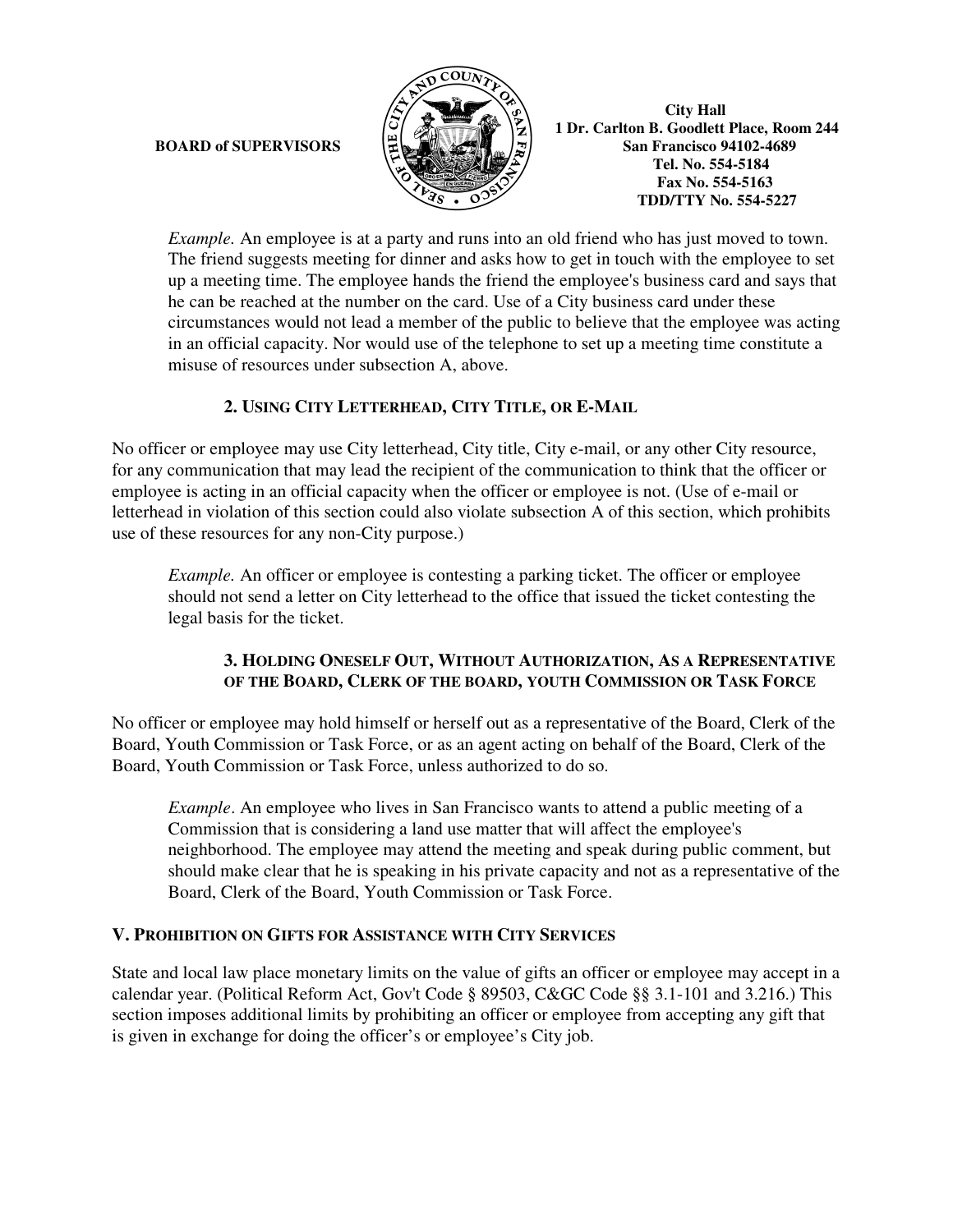

No officer or employee may receive or accept gifts from anyone other than the City for the performance of a specific service or act the officer or employee would be expected to render or perform in the regular course of his or her City duties; or for advice about the processes of the City directly related to the officer's or employee's duties and responsibilities, or the processes of the entity they serve.

*Example.* A member of the public who regularly works with and receives assistance from the Board, Clerk of the Board, Youth Commission, or Task Force owns season tickets to the Giants and sends a pair of tickets to an employee of the Board, Clerk of the Board, Youth Commission, or Task Force in appreciation for the employee's work. Because the gift is given for the performance of a service the employee is expected to perform in the regular course of City duties, the employee is not permitted to accept the tickets.

*Example.* A member of the public requests assistance in resolving an issue or complaint that is related to the City and County of San Francisco, but that does not directly involve the Board, Clerk of the Board, Youth Commission or Task Force. The employee directs the member of the public to the appropriate department and officer to resolve the matter. The member of the public offers the employee a gift in appreciation for this assistance. The employee may not accept the gift, or anything of value from anyone other than the City, for providing this kind of assistance with City services.

As used in this Statement, the term gift has the same meaning as under the Political Reform Act, including the Act's exceptions to the gift limit. (See Gov't Code §§ 82028, 89503; 2 Cal. Code Regs. §§ 18940-18950.4.) For example, under the Act, a gift that, within 30 days of receipt, is returned, or donated by the officer or employee to a  $501(c)(3)$  organization or federal, state or local government without the officer or employee taking a tax deduction for the donation, will not be deemed to have been accepted. In addition to the exceptions contained in the Act, nothing in this Statement shall preclude an employee's receipt of a bona fide award, or free admission to a testimonial dinner or similar event, to recognize exceptional service by that employee, and which is not provided in return for the rendering of service in a particular matter. Such awards are subject to the limitation on gifts imposed by the Political Reform Act and local law.